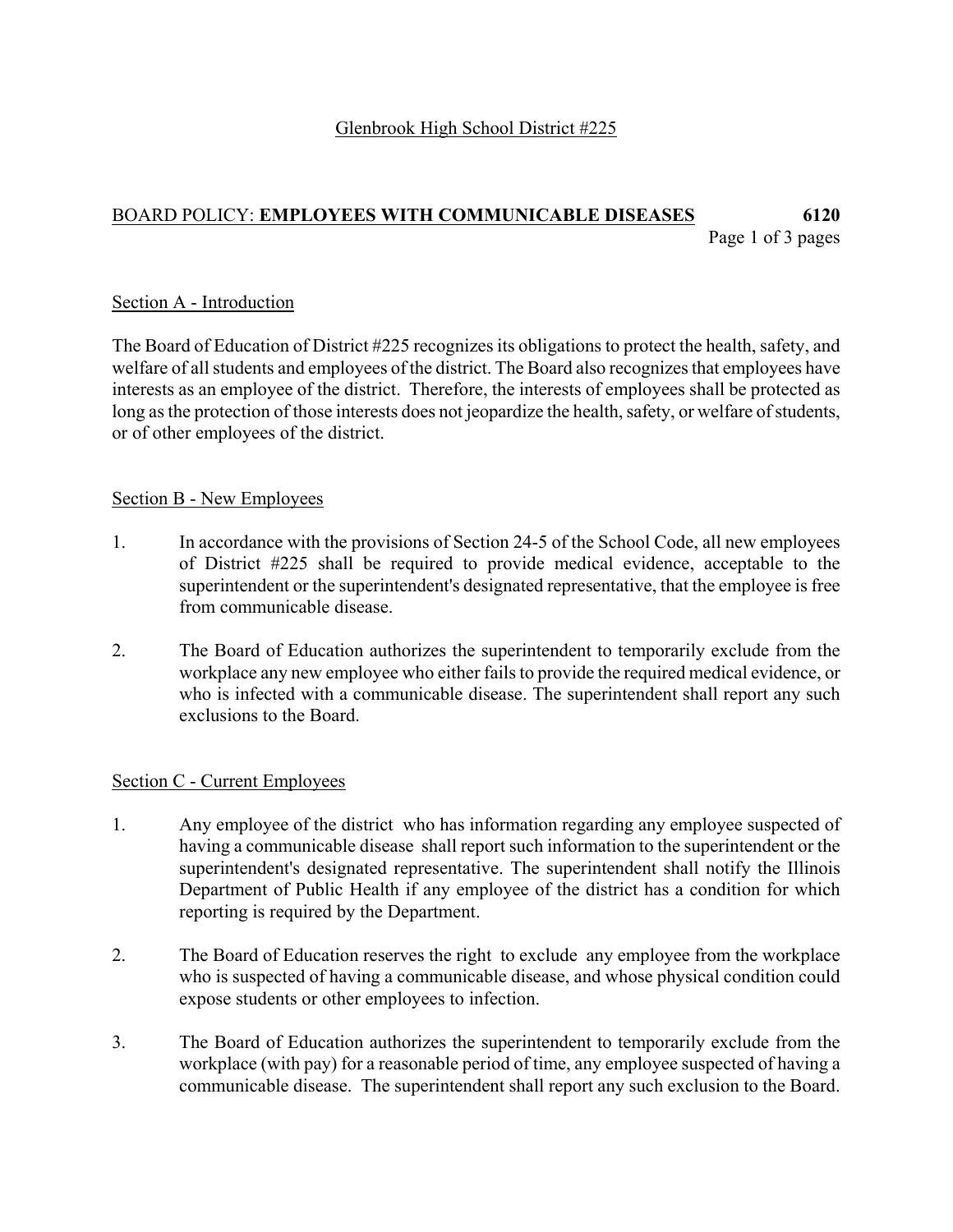# BOARD POLICY: **EMPLOYEES WITH COMMUNICABLE DISEASES 6120**  Page 2 of 3 pages

## Section C - Current Employees (Continued)

- 4. In making a determination to exclude an employee from the workplace, who is suspected of having a communicable disease, the superintendent and the Board may consider such items of information as:
	- 1) The medical condition of the employee,
	- 2) The state of medical knowledge concerning the communicable disease at the time the employee is suspected of having the communicable disease, including the nature, duration, and severity of the risk of disease, and the probability of transmission and resultant harm therefrom,
	- 3) The state of the legal environment (statutes and court cases) at the time the employee is suspected of having the communicable disease,
	- 4) What reasonable accommodations can be made to reduce the health risk to the employee, to students, and to other employees,
	- 5) Any other relevant information.
- 5. In making a determination to exclude an employee from the workplace who is suspected of having a communicable disease, the superintendent or the Board may review the situation with the employee, the employee's physician, public health officials, other medical authorities, the Board's legal counsel, and any other individual the superintendent or Board may deem appropriate.
- 6. In making a determination to exclude an employee from the workplace who is suspected of having a communicable disease, the superintendent or the Board shall attempt to balance the interests of the infected employee, the interests of students and other employees, and the interests of the school district as a corporate body.

## Section D - Confidentiality

The superintendent and all other district officials and employees shall keep confidential information regarding communicable diseases submitted in respect to a new or current employee. Such matters shall be disclosed only to district officials and employees, physicians, public health officials, or other individuals the superintendent determines have a direct need to know such matters. However, when applicable, the superintendent may notify students, other employees, and the community of information concerning the existence of an employee having a communicable disease.